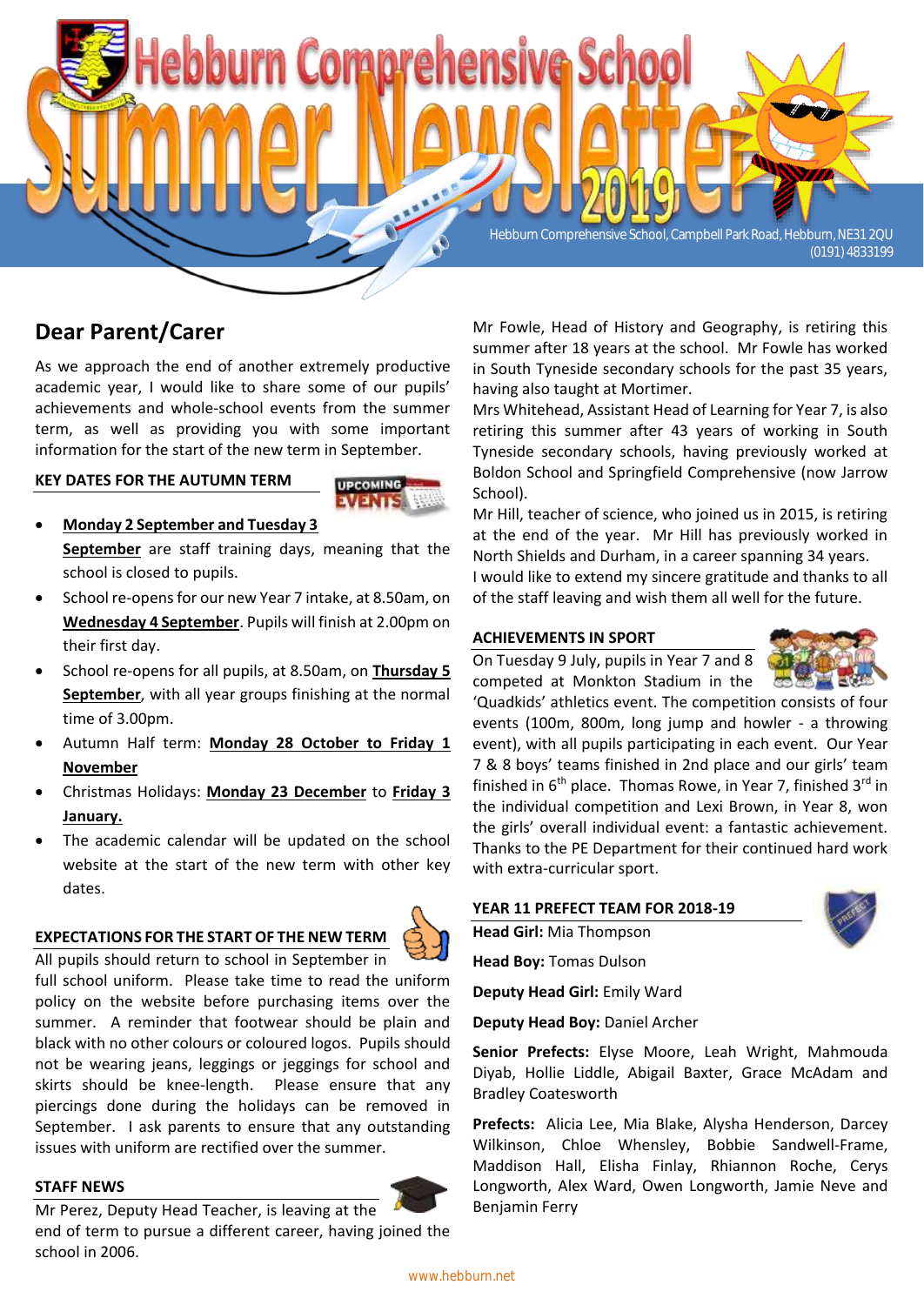#### **100% ATTENDANCE OVER 5 YEARS**

Huge congratulations to Lara Benson, Sam Cain, Callum Garvin, Alex Johnson and Jack McIntosh,

in Year 11, who completed their secondary education with a 100% attendance record. This is a phenomenal achievement, demonstrating real dedication and commitment. Well done!

# **WORK EXPERIENCE**

All pupils in Year 10 are completing a oneweek work experience placement in the final week of the summer term. Good luck Year 10!

# **ENGLISH DEPARTMENT COFFEE MORNING**

On Thursday 4 July, the English department held a coffee morning in the Main Hall to raise

funds, so our new Year 7 intake can receive a book at Christmas. The morning was very successful, with the event raising the sum of £200.

# **CAMBRIDGE UNIVERSITY RESIDENTIAL**



On 3 and 4 July, Mia Thompson, Benjamin Ferry, Tomas Dulson and Emily Ward, in Year 10, took

part in the Cambridge University residential. Pupils experienced two days of taster lectures and what it is like to study at one of the top universities in the world. Thanks to Mrs Wilson for accompanying the pupils on the visit.





#### **PEER MENTOR TRAINING**

On 12 July, The following pupils in Year



10 completed Peer Mentor training to help support younger pupils in the school: Demi Shaw, Elyse Moore, Tomas Dulson, Emily Thornton, Mia Thompson, Mahmouda Diyab, Ceydence Brennan, Leah Wright, Toni-Leigh Lugg, Chole Whensley, Emily Ward and Ebony Maxwell. Thanks to Mrs Mordue and Mrs Wilson for co-ordinating the peer mentor training.

#### **NORTHUMBRIAN WATER STEAM EVENT**

A group of Year 7 and 8 students took part in the Northumbrian Water STEAM



festival in July. The event was part of a week of activities aiming to inspire pupils to think about careers in Science, Technology, Engineering and Maths (STEM). Year 7 pupils took part in activities called "Skills for Success", whilst Year 8 pupils were challenged with a task called "Mission to Mars". All pupil had an enjoyable day and learnt a lot from the experience.



#### **SPORTS DAY**

On Wednesday 17 July, pupils in Years 7, 8 and 9 are taking part in our annual Sports Day, with field events taking place in the morning and track events in the afternoon. The best of luck to all competitors.

# **JUNIOR MATHS CHALLENGE**

The Junior Maths Challenge took place on Tuesday 30 April, with the following outcomes:



#### **Year 8**

**Gold:** Liam Pearson and Jack Race **Silver:** Alfie Young, Lucas Evans and Hannah Cohen **Bronze:** Daniel Burrell, Maddison Collins, Liam McGuinness, Sydney Gibbons, Emily McStravick

#### **Year 7**

**Bronze:** Robbie Glover, Darcy I'anson, Grace Garner, Reece Hall, Ethan Topping, Emily Muter, Abigail Thompson, Grace Arthur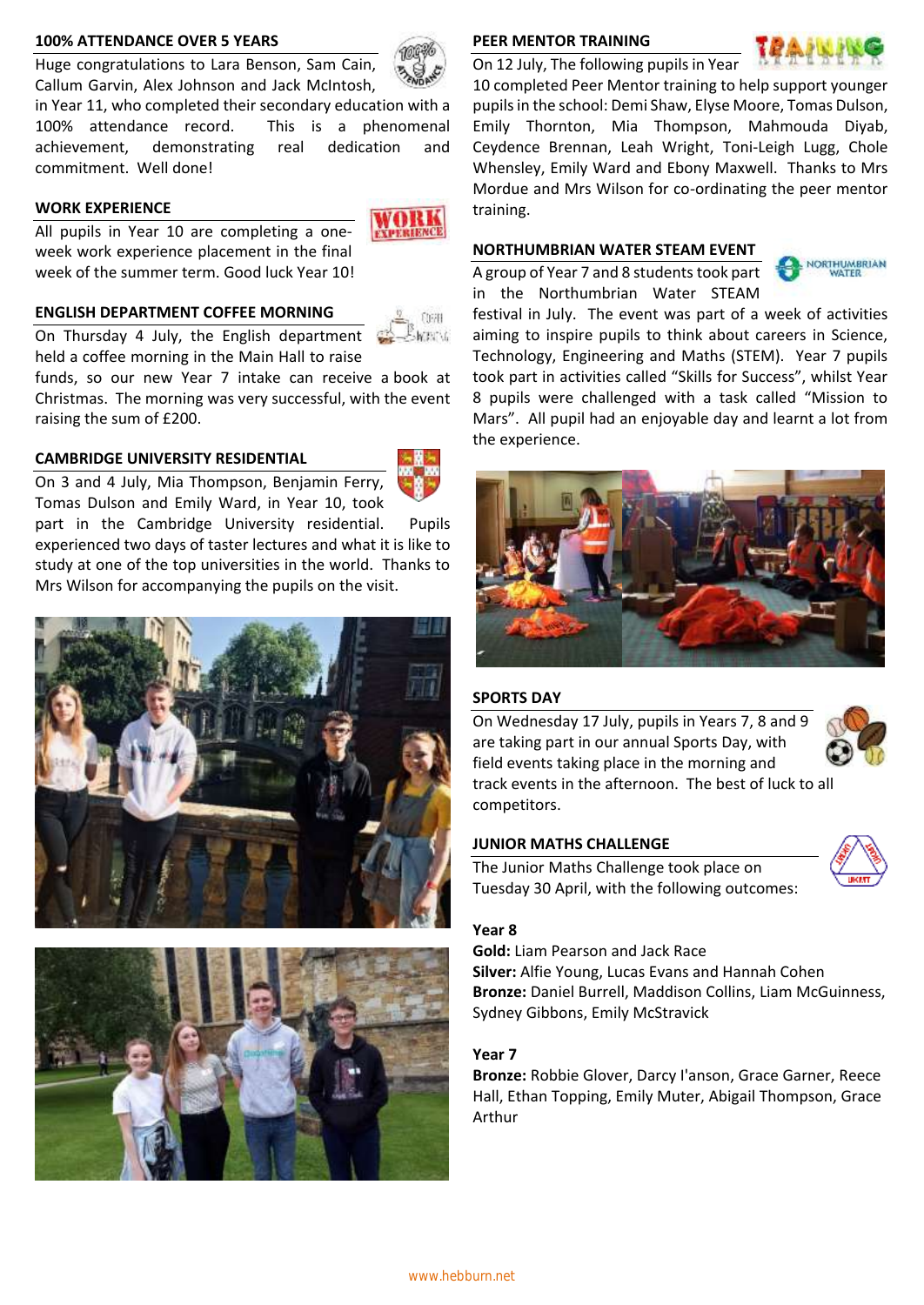#### **ACHIEVEMENTS IN MUSIC**



- The choir have had a busy end to the school year, performing in a concert for our local primary schools, alongside a rock band from South Tyneside Music Hub on Thursday 27 June. Pupils in Years 3-5 from Toner Avenue and Bedeburn Primary Schools came along to watch the concert and thoroughly enjoyed the show.
- The choir also performed with the rock band at Jarrow Hall on Tuesday 9 July, in a joint concert with Jarrow School. The choir was joined by other pupils from the school to perform in the end-of-year music concert in the hall on Tuesday 2 July. Over 100 people were in attendance at the concert.
- Well done to Bradley King, Caleb Dumasia, Darran King, Matthew Morl and Bradley Dixon for passing their Trinity Guitar exams!
- Thanks to Mr Wilkinson for his continued hard work with extra-curricular music.

#### **ACHIEVEMENTS IN SPORT**



Year 7 Girls' 'Quadkids' Athletics Competition

'Quadkids' is an athletics event, consisting of pupils performing the following four athletic events: long jump, howler throw, 800 metres and 100 metres. Our girls' team won this year's competition by over 200 points. Grace Arthur came second overall in the individual event, with Hannah Binns achieving third place overall. A fantastic effort! Well done!





Grace Arthur also took part in a Mini-athlon at Monkton Stadium, coming in first place overall and was awarded a certificate and medal from Durham County Athletics Association. Well done, Grace!

Our Year 7 girls' rounders team: Hannah Binns, Hannah McIntosh, Grace Arthur, Mya Wilkinson, Ruby McBarron, Emily Muter, Abigail Thompson, Precious Kushimo and Alysha Dawson, won the South Tyneside Rounders tournament earlier this term. They were exemplary in both performance and behaviour throughout the entire tournament.



Matthew Spence, Rocco Phoenix Morrison, Dylan Sinclair, Kai Workman, Charlie Whalley, Liam McGuinness, Alfie Charlton, Evie Stephenson, Freya Fairburn, Leona Greenwood, Hannah Cohen, Libby Bage, Grace Hewitt played in a mixed dodgeball tournament at Boldon Comprehensive, winning both competitions! Well done to all involved.

#### **Football**

Our Year 7 boys' football team won both local football competitions: the South Tyneside League and South Tyneside League Cup, finishing the season unbeaten. Our Year 8 boys' team finished 2nd in the South Tyneside Football League.

Well done to both teams and thanks to the PE department for all of their hard work with extra-curricular PE.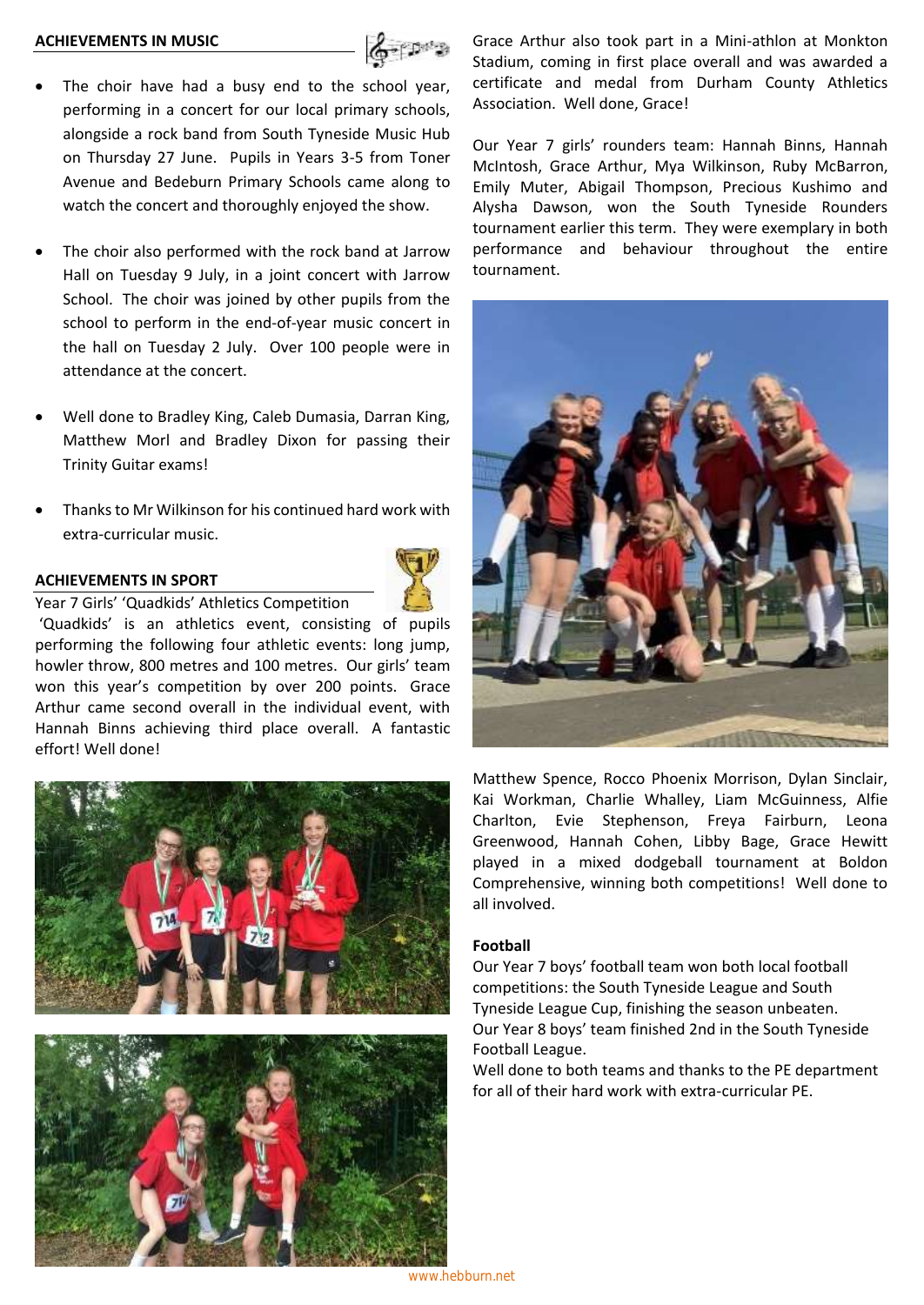# **Year 7 Boys' Quadkids Athletics Competition**

Three teams took part in the boys' Quadkids event at Monkton Stadium, with our first team winning the overall competition. In the individual competition, Chrissy Rigg was joint 1st and Alec Armstrong finished 3rd. All of the boys performed very well and represented the school superbly.





# **FLAMINGO LAND**

On Monday 15 July, pupils in Years 7, 8 and 9 took part in a trip to Flamingo Land, enjoying



a fantastic day out in the glorious weather! Thanks to Mrs Moore for organising the visit.

# **MERIT DRAW**

Earlier in the term, we had our 'Big Prize' merit draw to reward pupils who had reached the

merit milestones of Titanium, Platinum, Gold, Silver and Bronze, with the following prizes:

- Titanium iPad mini
- Platinum Kindle (2)
- Top in year group £20 gift voucher
- Gold £10 gift voucher
- Silver £5 gift voucher
- Bronze box of chocolates

# **PRIZE WINNERS**

The following pupils were top of their year group and received £20 vouchers:

- Year 11: Poppy Hotchkiss (Poppy was also top in school)
- Year 10: Ceydence Brennan
- Year 9: Amy Metcalfe
- Year 8: Rocco Pheonix-Morrison
- Year 7: Reece Hall

# **iPad mini:** Rachel Laybourn

**Kindles**: Cameron McIntosh and Lewis Hugill **The following pupils won £10 gift vouchers:** Joanna McShane, Katelyn Jamieson, David Birtles, Grace Hewitt, Reece Hall, Ceydence Brennan, Sommer Sandwell-Frame, Shilah McGregor, Abigail Johnson and Grace Arthur.

**The following pupils won £5 gift vouchers:** Olivia Scullion, Freya Fairbairn, Ryan Andrews, Mya Wilkinson, Bobbie Sandwell-Frame, Emma Laybourn, Kasey Richardson, Bailey Holt, Abbey Cram, Alex Johnson, Amy Metcalfe, Daniel Kennedy, Nicole Menzies, Harry Chaters, Jordan Bamford and Maddison Gallagher.

**The following pupils won a box of chocolates:** Alivia Dowling, Ayesha Masoodi, Callum Hardy, Elise Hopkins and Charlie Williams.

# **KEY FUND**



Pupils in 10R applied to the Key Fund to have an event to celebrate their achievements in Year 10 and to raise the profile of mental health and well

being. The group bought pizzas and games which they enjoyed over lunchtime. This was a great way to end a very successful Year 10. Thank you to Mrs Sharp for all her hard work making the Key Fund possible.